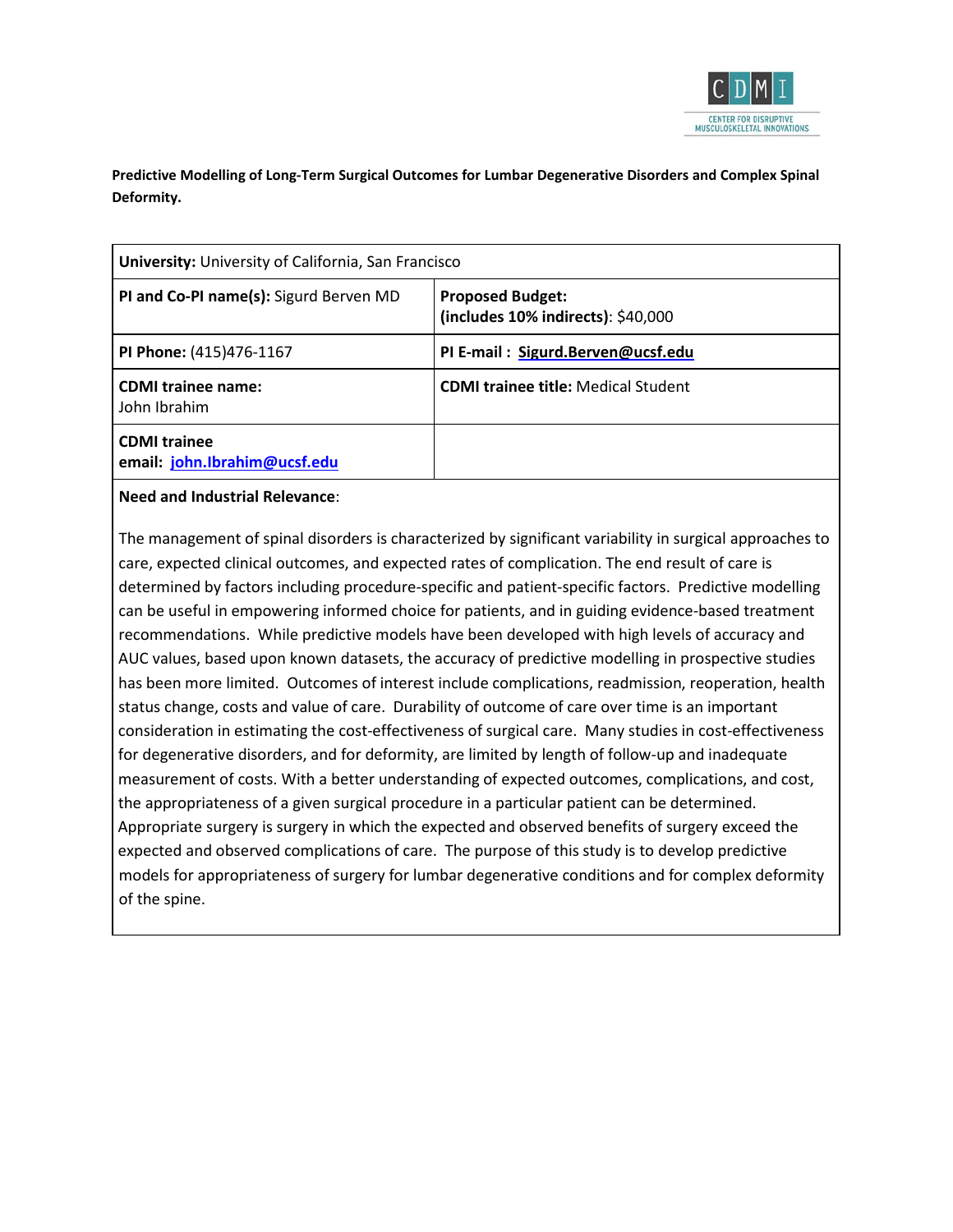## **Project Aims (including Hypotheses)**:

The purpose of this study is to follow on our previous work regarding the cost-effectiveness of surgery for degenerative pathology and deformity, and to identify predictor variables for the outcomes of clinical improvement, readmission, revision surgery, cost-effectiveness, and appropriateness of surgery. A predictive model will be based upon patient specific and diagnosis specific variables. This model and other established models (SPORT calculator, Spine Sage, NSQIP Calculator) will then be compared. In parallel, we will apply a multidisciplinary conference prediction of complications to determine the accuracy of computerized predictive models with the wisdom of a crowd of clinicians.

The specific outcomes for the predictive model include expected complications, readmission, reoperation, and appropriateness of surgery based upon observed outcomes and complications.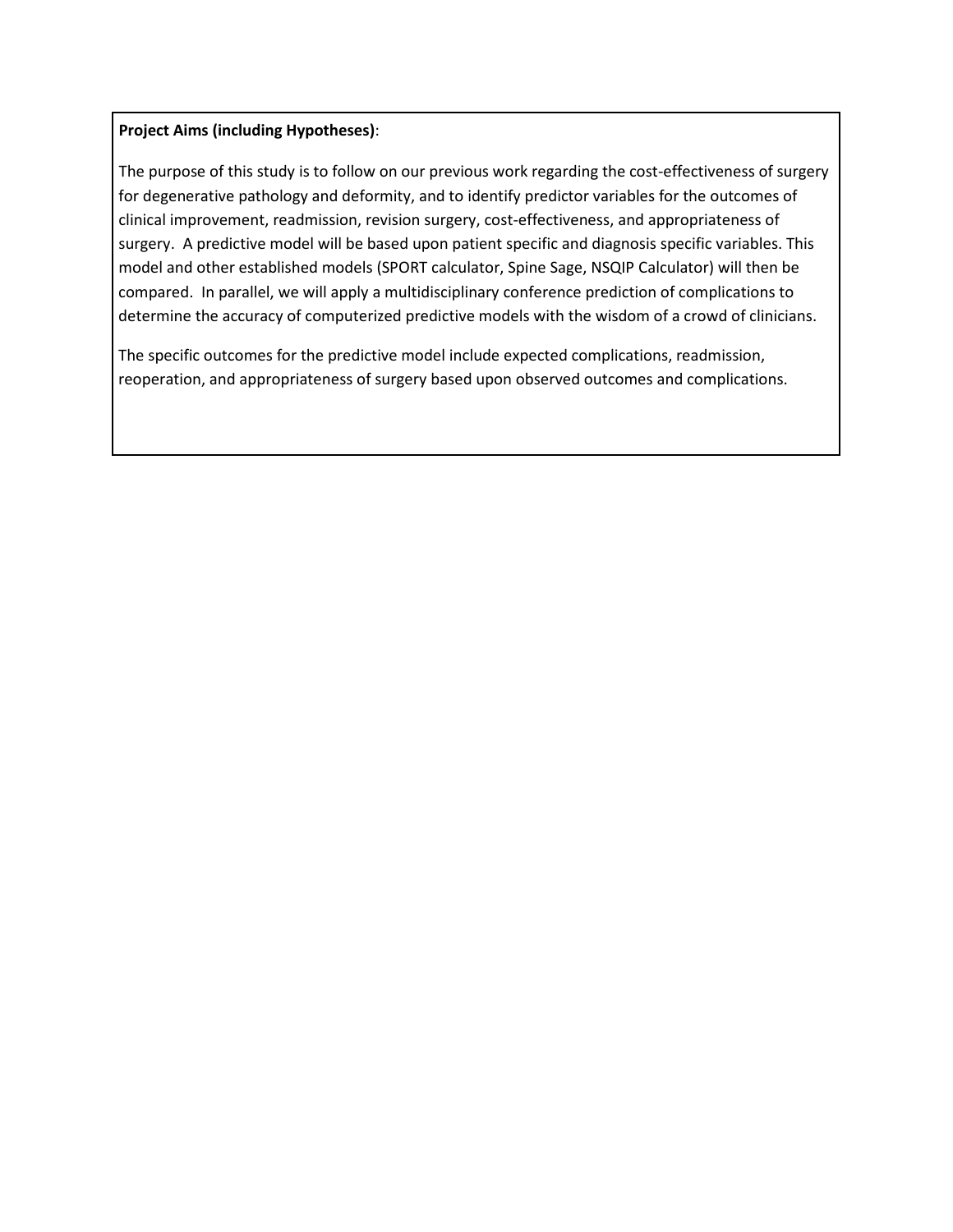# **Methods**:

Retrospective analysis of clinical outcomes and complications of patients treated with surgery for lumbar degenerative pathology and complex multilevel fusion. We will identify patient-specific and procedure specific variables and determine how these independent variables predict the outcomes using a multivariate regression. We have studied the predictor variables, outcomes, and cost components of over 500 cases of single level fusion for lumbar degenerative pathology, and 120 cases of multilevel fusion for deformity. Currently, we have clinical outcomes for over 70% of the deformity cases, and 30% of the single level fusion cases. The patient predictor variables of interest and disease and procedure specific variables are listed below.

Patients will have clinical and radiographic data evaluated 1 year after surgery; including health status change (ODI, SRS-22, EQ5-D), medical and surgical complications, re-operations, readmissions, and cost effectiveness. A multivariate regression will be used to identify variables that are independent predictors of outcomes. A predictive model will be based upon the predictor variables, and subsequently tested on an independent cohort.

A subset of patients for whom data is complete will be presented to a multidisciplinary conference including fellowship trained spine surgeons (Neurosurgery and Orthopaedic Surgery), anesthesia staff, intensive care specialists, and non-operative spine specialists. A questionnaire will be completed by each member of the conference. The accuracy of the multidisciplinary conference participants in predicting observed complications will be compared to our predictive model developed during this study and against established computer models (SPORT Calculator, NSQIP Calculator and the Spine Sage program) using paired analysis of observed and expected outcomes. The appropriateness of surgery will be rated using the Rand/UCLA criteria preoperatively, and compared to the observed clinical improvement and complications for each case.

- 1) Patient variables:
	- a. Age, gender, work status, educational level, smoking status, pain medication usage, insurance
	- b. Comorbidities: Frailty, Mental status, BMI, Bone Health, Nutrition status, Blood Sugar Control, Infection history/risk, Cardiovascular disease, Liver Disease, Renal Disorders, Inflammatory Arthropathy
- 2) Disease-specific and Procedure Specific variables:
	- a. Pre-operative and Post-operative Radiographic Parameters: Pelvic Incidence (PI), Lumbar lordosis (LL), PI-LL mismatch, Pelvic tilt (PT), Sagittal vertical axis (SVA)
	- b. Diagnosis
	- c. Surgical Approach
		- i. Levels fused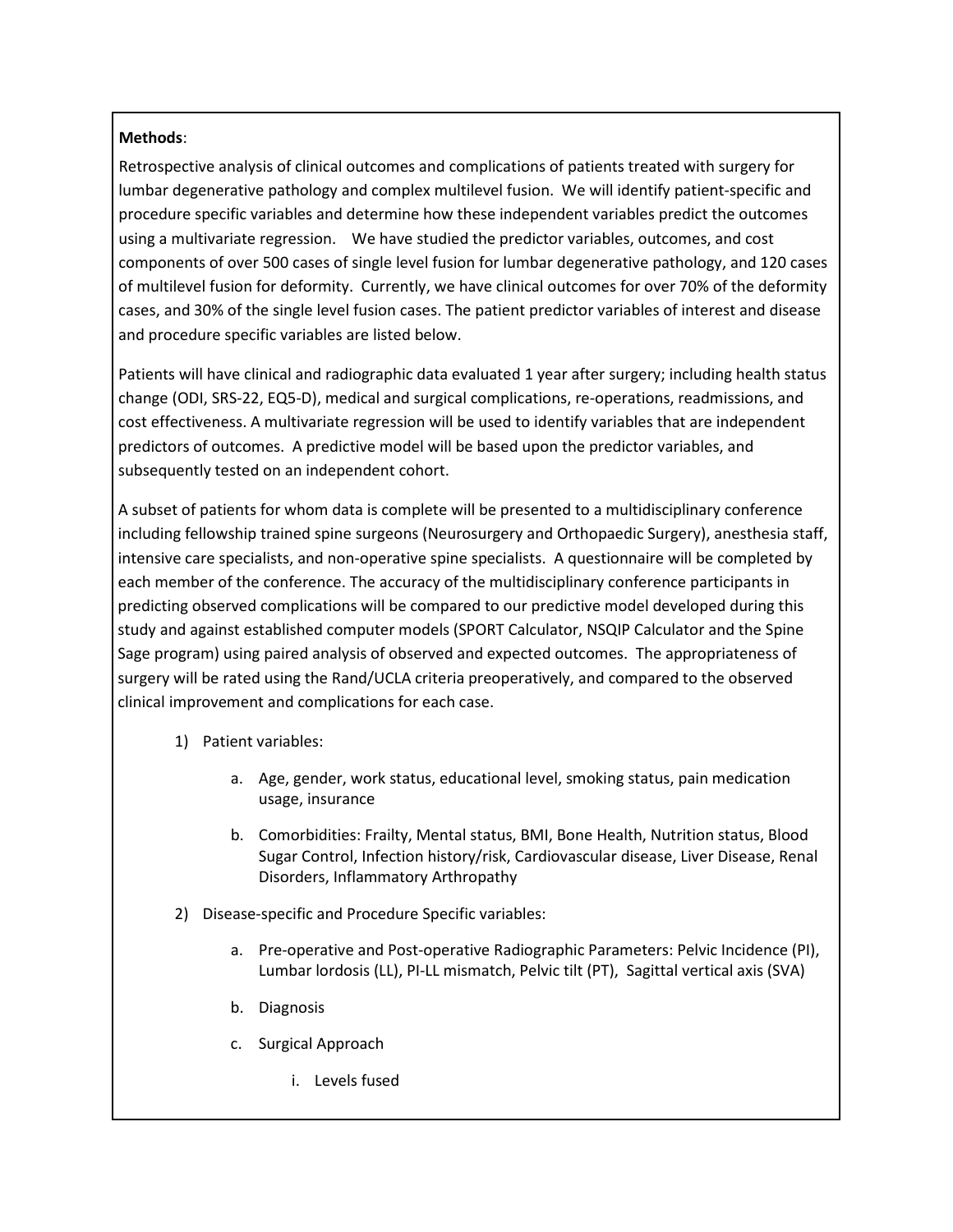- ii. Circumferential vs Posterolateral fusion
- iii. Use of cement augmentation